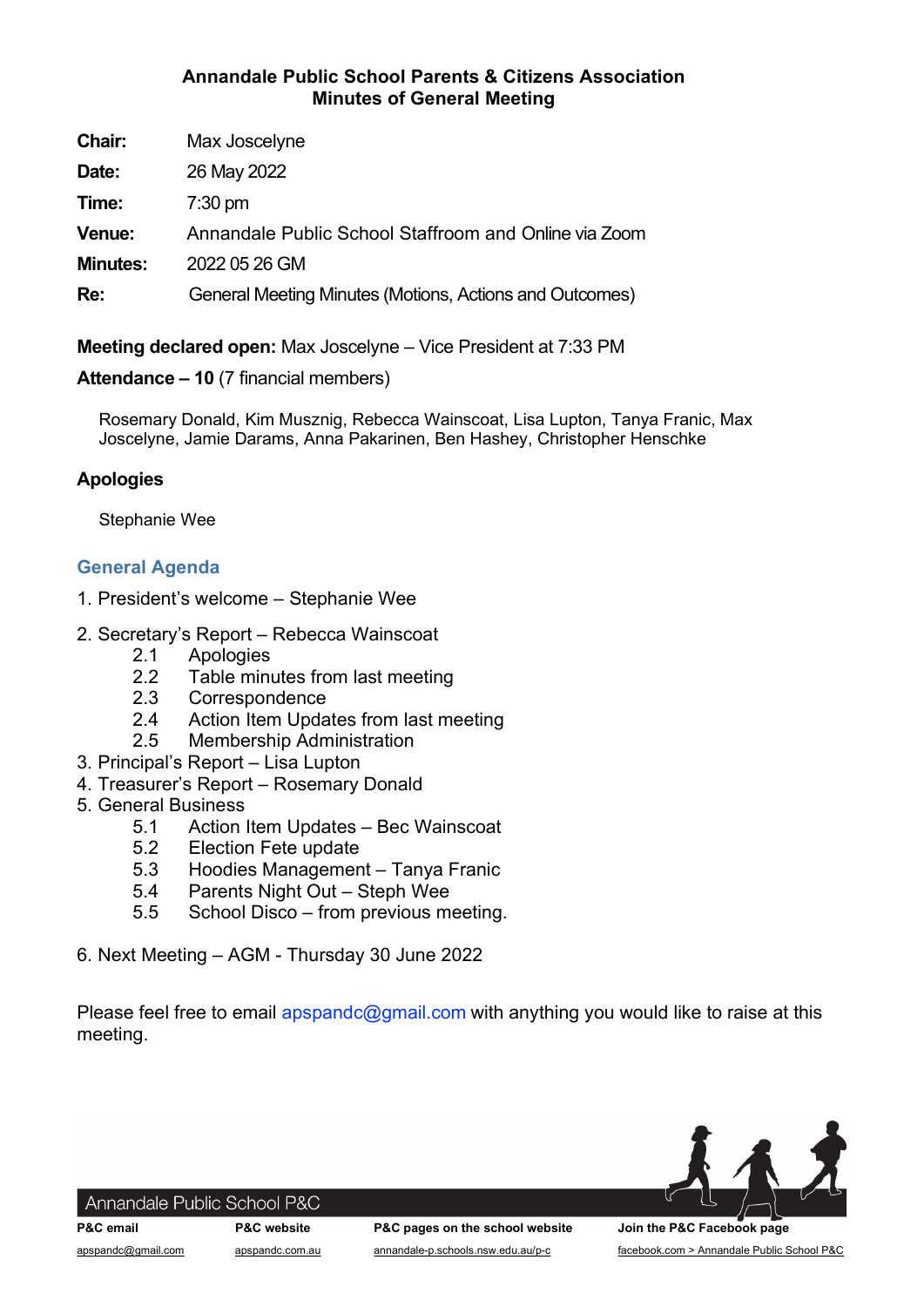#### **Minutes**

#### Item 1 Welcome – Max Joscelyne

- Max welcomed all members and staff.
- Welcome to Country "We acknowledge the Traditional Owners of the country on which we meet today, the Gadigal people of the Eora nation, and recognise their continuing connection to land, waters and culture. We pay our respects to their Elders past, present and emerging."
- Max acknowledged today as Sorry Day and the ongoing trauma experienced by many.
- Max highlighted the great success of the election day fete and extended thanks on behalf of the P&C executive to all volunteers who contributed to its success.

### Item 2 Secretary's Report – Rebecca Wainscoat

2.1 Apologies – given as communicated to the Secretary (as listed above).

## 2.2 Table minutes from last meeting

| <b>Motion</b> | That the minutes from the previous general meeting, 2021–MM-DD, be<br>accepted as a true record. |
|---------------|--------------------------------------------------------------------------------------------------|
| Mover         | Rebecca Wainscoat                                                                                |
| Seconder      | <b>Rosemary Donald</b>                                                                           |
| Result        | Passed.                                                                                          |

## 2.3 Correspondence

- Natash Leist has forwarded offer from International School of Music offer to donate \$100 course voucher for Jitterbugs, Beebopper and Pianorama Music Courses to a P&C fundraiser. Discussed that we would be interested in this, however have no concrete plans for an appropriate fundraiser at present.
- Jamie Parker meeting request from Jamie Parker MP to discuss the challenges our P&C faces and our plans for the 2022 school year.

## 2.4 Action Item Updates from last meeting

Action items to be discussed under general business

### 2.5 Membership Administration

No new financial members since last meeting.

#### Item 3 Principal's Report – Lisa Lupton

- Lisa thanked all volunteers for their contribution to the success of the fete and apologised for not being available on the day.
- Retaining well has been completed in preschool waiting for final sign off from assets.



# Annandale Public School P&C

P&C email P&C website P&C pages on the school website Join the P&C Facebook page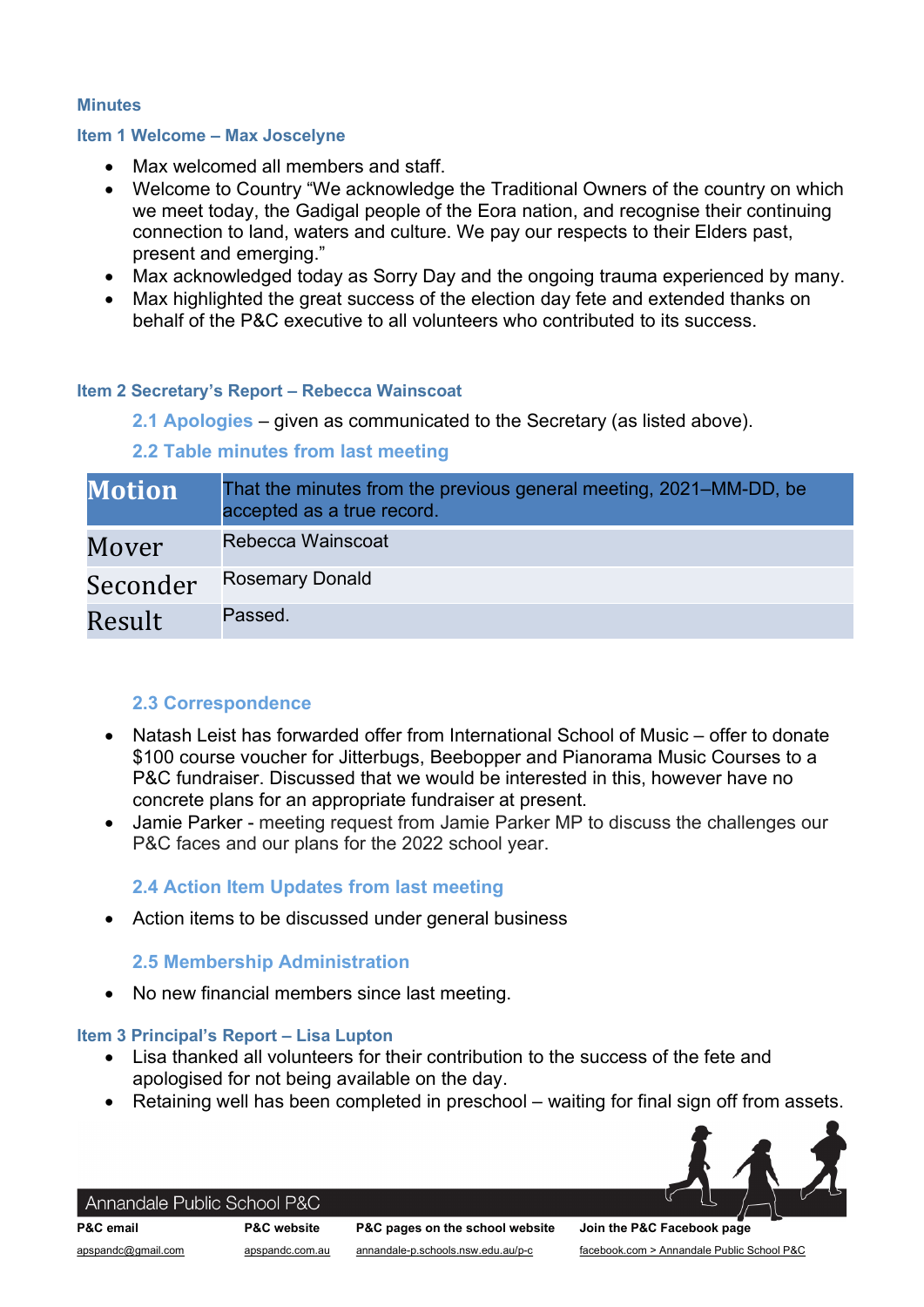- Deadline for community building grant has been extended to the end of July with the option to extend further if required. It is hoped work should be finished before end of term, however it is weather dependant. (Rose discussed she will approach Westconnex to extend their grant as this is for the next stage of works and will require the first stage being completed).
- Lisa thanked the staff involved in taking students to Sydney Writers' Festival.
- Lisa thanked Rochelle Bolitho and Tara Hashambhoy for all their work with the music program this term. Rose also expressed how enjoyable it was having students busking at the fete and how this added to the atmosphere of the day.
- Lisa thanked the students and teachers involved in the Sorry Day commemoration at the front of the school.

### Item 4 Treasurer's Report – Rosemary Donald

• See attached financials for May 2022

### Item 5 New Business

### 5.1 Action Item Updates

| <b>Item</b>                                            | <b>Previous Discussion</b>                                                                                                                                      | <b>Today's Update</b>                                                                                   |
|--------------------------------------------------------|-----------------------------------------------------------------------------------------------------------------------------------------------------------------|---------------------------------------------------------------------------------------------------------|
| <b>Student</b><br><b>Toilets</b>                       | Aim to engage with the SRC to get<br>ideas for the toilets for older students<br>- done - information sitting with the                                          | Senior – Pending, with<br><b>SRC</b><br>Junior – need someone                                           |
|                                                        | school.<br>Kindy / Infants toilets $-$ need to be<br>updated some kids finding them<br>scary.                                                                   | to assist with<br>coordinating a working<br>bee. Bec will put in<br>newsletter                          |
| <b>Trafalgar</b><br><b>Street</b><br><b>Mural</b>      | Council has new brief which APS has<br>provided feedback on.                                                                                                    | Sitting with council to<br>action.                                                                      |
| <b>Water</b><br><b>Fountains</b><br>proposed<br>by SRC | SRC requested P&C help with funds.<br>2021 student leadership team agreed<br>funds raised roll over to 2022 Student<br>Leadership Team (SLT - new SRC<br>name). | Assets have approved,<br>civiq to install - artwork<br>decision pending.                                |
| <b>Outdoor</b><br>power<br>points                      | Peter had proposed four outdoor<br>power points to be installed to assist<br>with outdoor events and working<br>bees                                            | With assets - pending.<br>Max would like to revisit<br>the locations following<br>experience with fete. |
| <b>Bank</b><br><b>Accounts</b>                         | Rose will update on banking options<br>in 2022 - currently looking into<br>various banking accounts and<br>features of each.                                    | No Update                                                                                               |
| <b>Square</b><br><b>Payment</b><br><b>Systems</b>      | Max is also looking into square<br>payment systems and will update on<br>findings in 2022.                                                                      | Max trialed square<br>during fete and worked<br>well. Will provide further                              |



#### Annandale Public School P&C

P&C email P&C website P&C pages on the school website Join the P&C Facebook page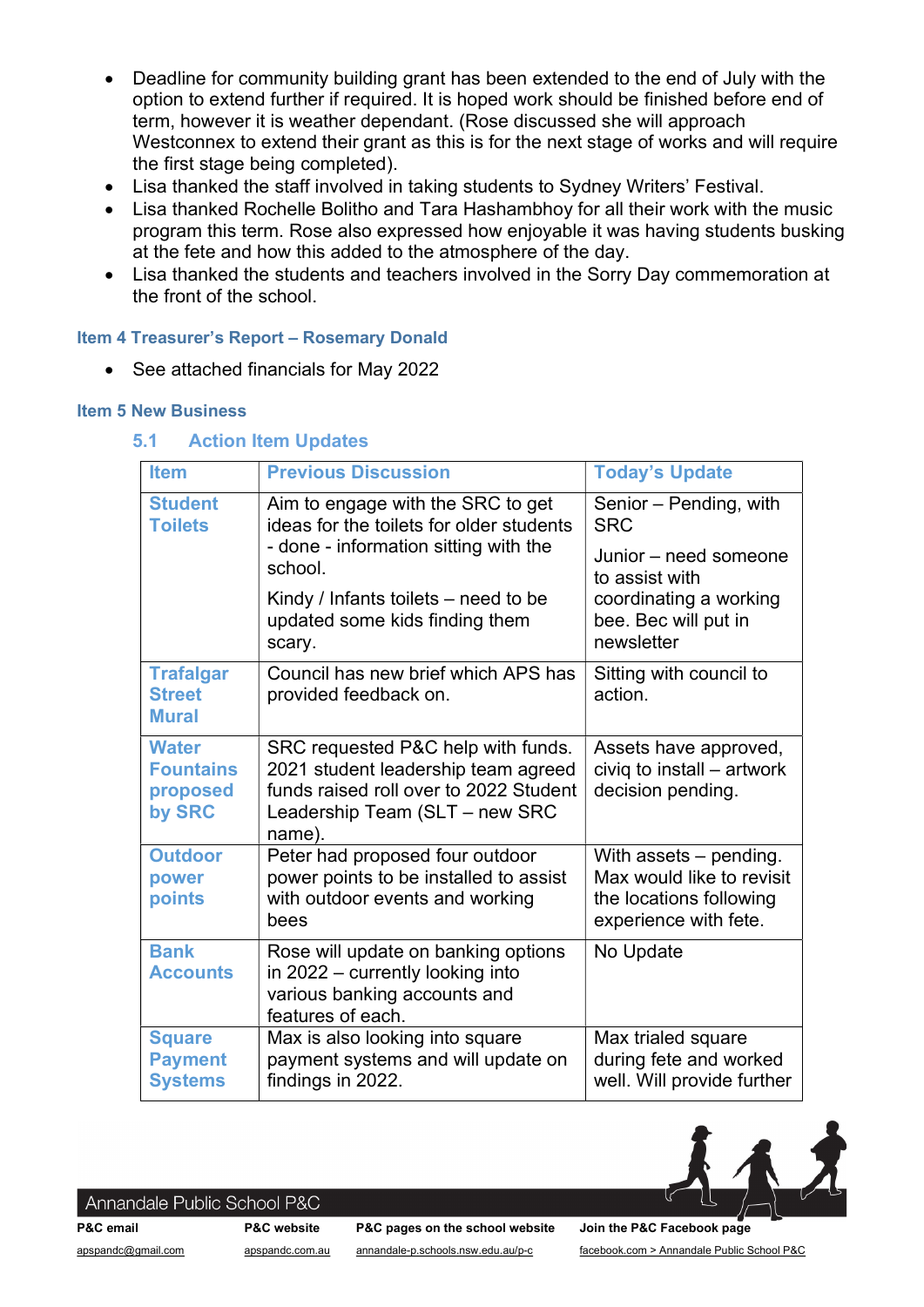|                                                               |                                                                                                                                                                                                                                                     | update on trial of<br>square website.                                                                                                                                                                                                                                     |
|---------------------------------------------------------------|-----------------------------------------------------------------------------------------------------------------------------------------------------------------------------------------------------------------------------------------------------|---------------------------------------------------------------------------------------------------------------------------------------------------------------------------------------------------------------------------------------------------------------------------|
| <b>Indigenous</b><br><b>Funds</b><br>from T-<br><b>shirts</b> | Need to sound out options for<br>spending funds on indigenous<br>projects. Lisa will speak to the<br>NAIDOC committee and we will place<br>this on the agenda for February<br>meeting                                                               | NAIDOC committee<br>have plans for NAIDOC<br>day, which will have<br>costs associated but<br>they have not<br>approached P&C for<br>funds.                                                                                                                                |
| <b>Strong</b><br><b>Minds</b>                                 | An evidence based wellbeing<br>approach to primary schools offering<br>to present. Tanya will look into                                                                                                                                             | Tanya has looked into.<br>First stage targeted at<br>teacher wellbeing.<br>Tanya & Lisa to discuss<br>further.                                                                                                                                                            |
| <b>Wish Lists</b>                                             | We have not received wish lists for<br>Stage 3 / sporting items. Lisa will<br>prompt staff to get in touch.<br>Discussed storage needs for<br>equipment purchased - Lisa will<br>discuss with staff and get back to<br>P&C with any funds required. | Kindy and Stage 1 wish<br>lists have been<br>invoiced.<br>Decodable readers<br>have commenced.<br>Stage 2 – Rose will<br>chase invoices.<br>Stage $3 - ?$ Will need to<br>chase.<br>Sporting items - came<br>to approx. \$2500.<br>Would also like APS<br>branded gazebo. |
| <b>COLA</b>                                                   | meeting to be arranged outside P&C<br>general meeting with interested<br>parties.                                                                                                                                                                   | Bec to assist with setup<br>of meeting.                                                                                                                                                                                                                                   |
| <b>Facebook</b><br><b>Page</b>                                | Max to commence as moderator. To<br>revisit later in 2022 whether group to<br>continue.                                                                                                                                                             | No update.                                                                                                                                                                                                                                                                |

| <b>Motion</b> | That we allocate \$4000 to fund sporting items needed within the school. |
|---------------|--------------------------------------------------------------------------|
| Mover         | <b>Rosemary Donald</b>                                                   |
| Seconder      | Rebecca Wainscoat                                                        |
| Result        | Passed                                                                   |

# 5.2 Election Fete Update



# Annandale Public School P&C

P&C email P&C website P&C pages on the school website Join the P&C Facebook page